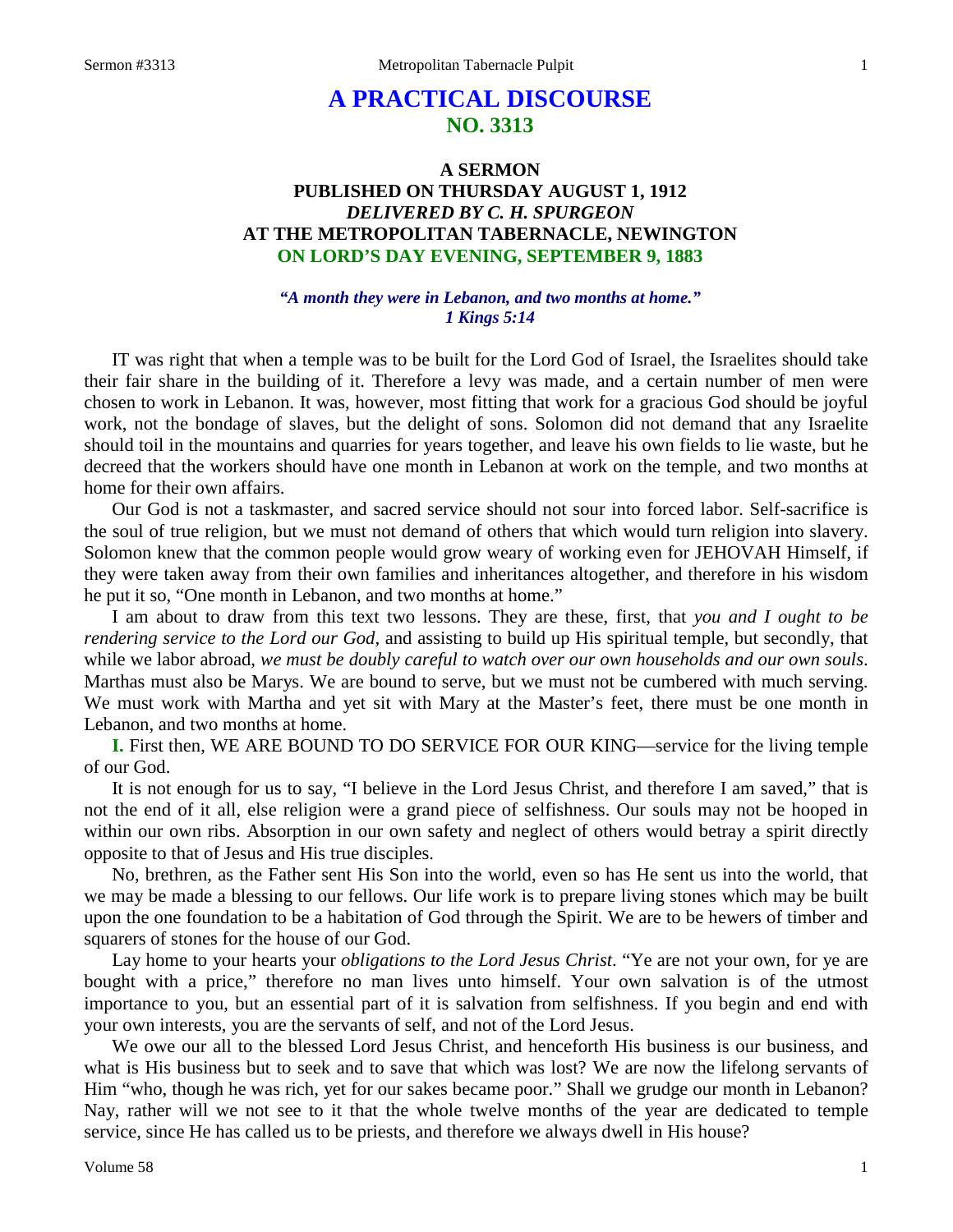Remember also our *obligations to others*. How were we converted? Was it not through the instrumentality of some Christian man or women? Directly or indirectly, it was so in every case, for those who have gone to glory long ago have left us debtors for the knowledge of the Gospel which they handed down to us. Most of us were blessed by direct agency, a good book was quietly placed in our way, a kind word was gently spoken, an earnest sermon was aimed at us, a holy example was set before us, by such things as these we were drawn to Christ.

By the tears and prayers of others we were brought to the Savior's feet. Some owe their conversion to their parents, others to Sabbath school teachers, others to preachers of the Word, the bulk of us were brought to Jesus by some one instrumentality or another. Pay your debt then. You also are to bring another to Jesus as a recompense to His servants.

A certain generous man used to give liberally to the poor, but he did it in this fashion, he said to each one, "I only lend this money to you, and you are to pay it back to me when you are able to do so, by giving as much as this to another poor person." That is the method of our Lord Jesus Christ, He grants us a knowledge of His Gospel under bond that we tell it to others. Brethren, we are debtors, if we are built up a spiritual house, let us gladly give our month in Lebanon that other stones may be builded into the heavenly temple.

Besides, there is *a life within every Christian* which is the best prompter to holy service. My brother, if you are born again, you cannot be idle, for the life of God is never sluggish. Did not Jesus say, "My Father worketh hitherto, and I work"? If you are not diligent in sacred service, you will soon be afflicted with doubts and fears, for this disease attends on spiritual sloth. The month on breezy Lebanon is for your soul's health. To be idle is to sicken, but to serve God is health and delight.

It is like swimming to a strong swimmer, he delights to breast the waves. It is like flight to the condor of the Andes, who joyfully spreads his wings towards the sun. Tell the eagle that it is a toil to mount into the ether, and his joyful flight replies, "Toil to me to fly? I was made on purpose to dart among lightnings, and to be at home amid tempests. My eye can even dare to gaze upon the sun."

O brothers, it is not slavery to serve Christ, even when it involves stern effort, the labor brings its own refreshment. The more we can do for Christ, the more are we indulging those sacred instincts which regeneration has implanted within us. Let us shoulder the axe and spend our month in Lebanon. Felling trees is fit work even for premiers, and preparing stones for the spiritual temple would be an honorable occupation for angels.

This work is *most beneficial to ourselves*. Those Christian people who do nothing are usually troublesome, for they are at leisure to find fault with those who are doing their best. Many can see exactly how it ought to be done, and yet do nothing. They discover where the worker fails, they detect the little crotchets and peculiarities which reveal themselves in his service. The minister would preach so much better if he did it in the patent way which his critics have invented. Why do not these fellows attempt the work themselves? No, they are too fine for that, their high vocation is to review the defects of their brethren. I am sick of them. Is not their Lord weary of them too?

Working for the Lord necessitates prayer, and this is a great blessing to us. If a man gives himself wholly to soul-winning, he must be much in prayer, for he will be all at sea without help from heaven. If he tries to comfort the downcast penitent, how readily will he be baffled! How soon will he cry to the Holy Spirit, the Comforter, to do the work effectually! Every grace which a Christian possesses is bettered by its use in heavenly service.

The practical value of the Gospel will soon strike you if you labor among the fallen, the ignorant, the infidel. Does anybody know how precious the Gospel is till he has seen it light up the eye that was dim with despondency? Does any man know how the joyful sound of the name of Jesus can charm a heart till he has seen the smile of newborn faith?

I do not see how our coming memories can minister to our eternal happiness unless we earnestly labor to bring sinners to the Savior. Let us be up in earnest, and win jewels for Jesus and happy reflections for ourselves! Will it not enlarge our heaven to see those in glory who were saved by our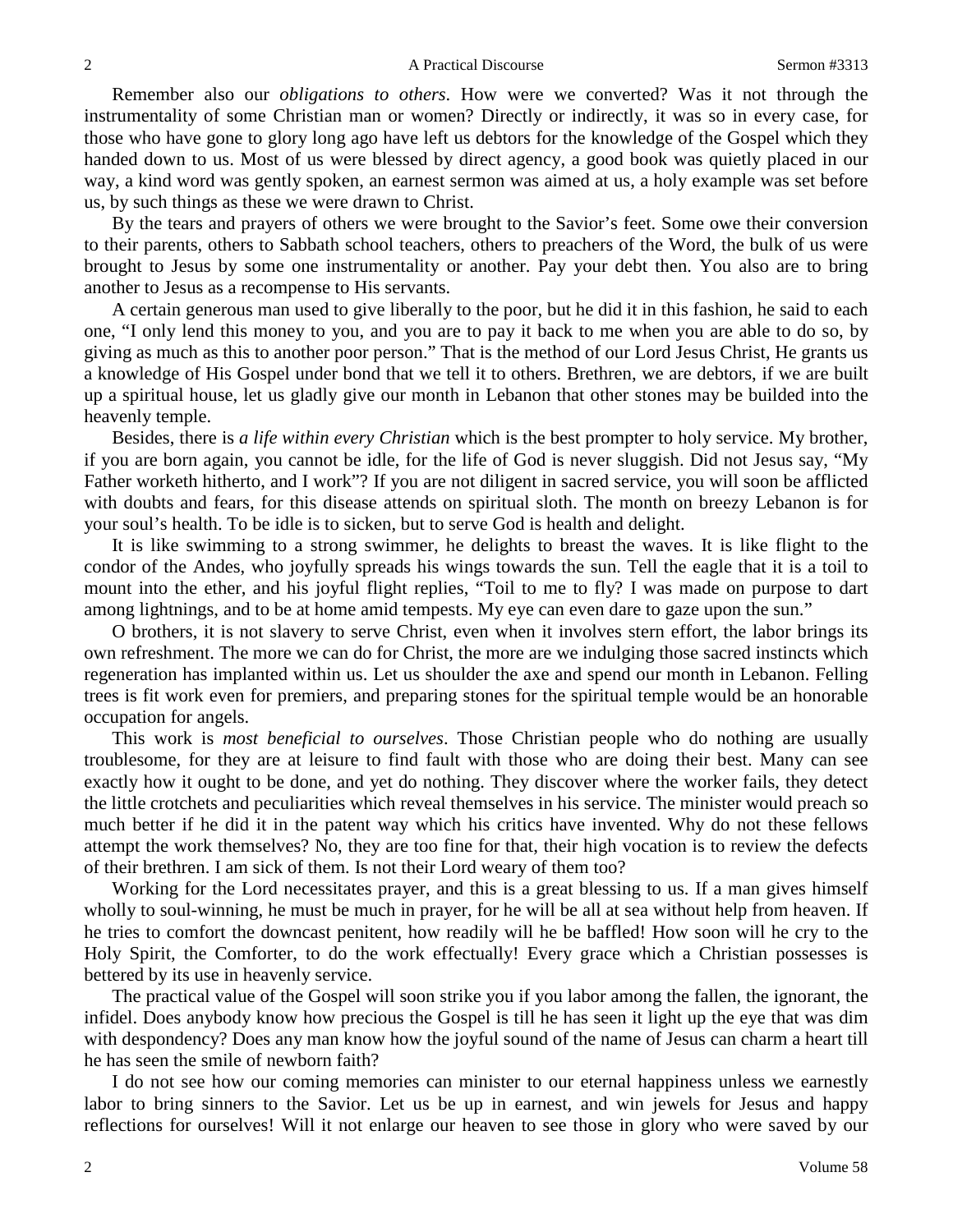word? Was Rutherford wrong when he said, "Oh, to see the people of Anwoth in heaven shall be seven heavens to me"? I can truly say of my hearers that the heaven of each one shall be another heaven to me. For this joy let us each one gladly take his month in Lebanon. Let those who have begun to loiter arouse themselves. It ill becomes any of us to be hearers of the Word for ourselves, and never publishers of it to others.

**II.** It remains that I now remind you, that if we take our month in Lebanon in active service for the Lord's house, WE MUST TAKE SPECIAL CARE TO SPEND OUR TWO MONTHS AT HOME.

*Our own households must have special attention*. The first duty of a Christian man is within his own heart, the second is within his own house. Teach children? Yes, by all means, but begin with your own. Convert sinners? Yes, but labor first to win those who are round about you. Religion must begin at home. The apostles were to begin at Jerusalem, because Jerusalem was their home. If we care not for our own households, we shall be worse than heathen men and publicans.

I am afraid that many professing Christians will have the doom of Eli pronounced upon them. Eli's sons made themselves vile, and he restrained them not. He said a gentle word to them, "Do not do so, my sons," but he did not put his foot down and tell them plainly, "This shall not be done in my house. You shall not profane the sanctuary of God by open sin if I can prevent it, I am resolved upon that." The end of his indulgence was their destruction, and you know how sorrowfully the old man ended his days, and what a curse fell upon his household in later generations.

God grant that it may never be so with one of us! If anybody should ask me whether I know an Eli, I fear I could put my finger on several. I do not say that I can see one here—I will not look that way, but let each one ask, "Lord, is it I?"

Rest assured that all our talk about religion, and all our public labors will go for very little if our own families run wild. It is a horrible thing in Israel when the children of godly men are the sons of Belial. Such cases do occur, and then some say to me, "It is written, 'Train up a child in the way he should go: and when he is old, he will not depart from it,' how do you make that out when So-and-so's son is such an open rebel?"

I answer, "Whenever I have been able to lift the veil, I have invariably found a reason for the children's non-conversion in the mismanagement of the household, or in the inconsistent conduct of the parents." I suspect that we may generally say, "Is there not a cause?" I will not say *"always,"* because singular things do happen, but yet if God gives His people grace to walk uprightly before Him, and they pray for their children, and instruct them, and set them a godly example, the children usually follow in their father's footsteps.

Take heed then, that you spend your two months at home. Do not offer to God the sacrifice of public service smeared with the blood of your home duties. Do not diminish your care in your own house, for the neglect of domestic piety will prevent the acceptance of your public service. God forbid that when you talk to outsiders, they should reply, "Look at your own children."

Our own offspring must be prayed for, and we must do more than that—we must correct them for sin, instruct them in the Scriptures, and pray with them personally till we weep over them. Family prayer must be maintained in a devout and interesting manner, and our young people must go with us to the sanctuary, and be trained to treasure up what they hear. I know the Spirit of God alone can renew their hearts, but He is not backward to bless the means.

If the Lord helps us to be earnest with our children, what a blessed reward awaits us! "I have no greater joy than this, that my children walk in the truth," every Christian parent may say this of his offspring. Oh, the delight it is to look upon sons and daughters all in Christ!**—**to hear and know that they are as earnest for the Redeemer's kingdom as we are! All the honor must be given to the sovereign grace of God, but the comfort is ours.

I am sure that, when my mother pleaded with me, she was doing better than if she had addressed large assemblies. I am equally sure that when my father knelt down with me alone, and pleaded with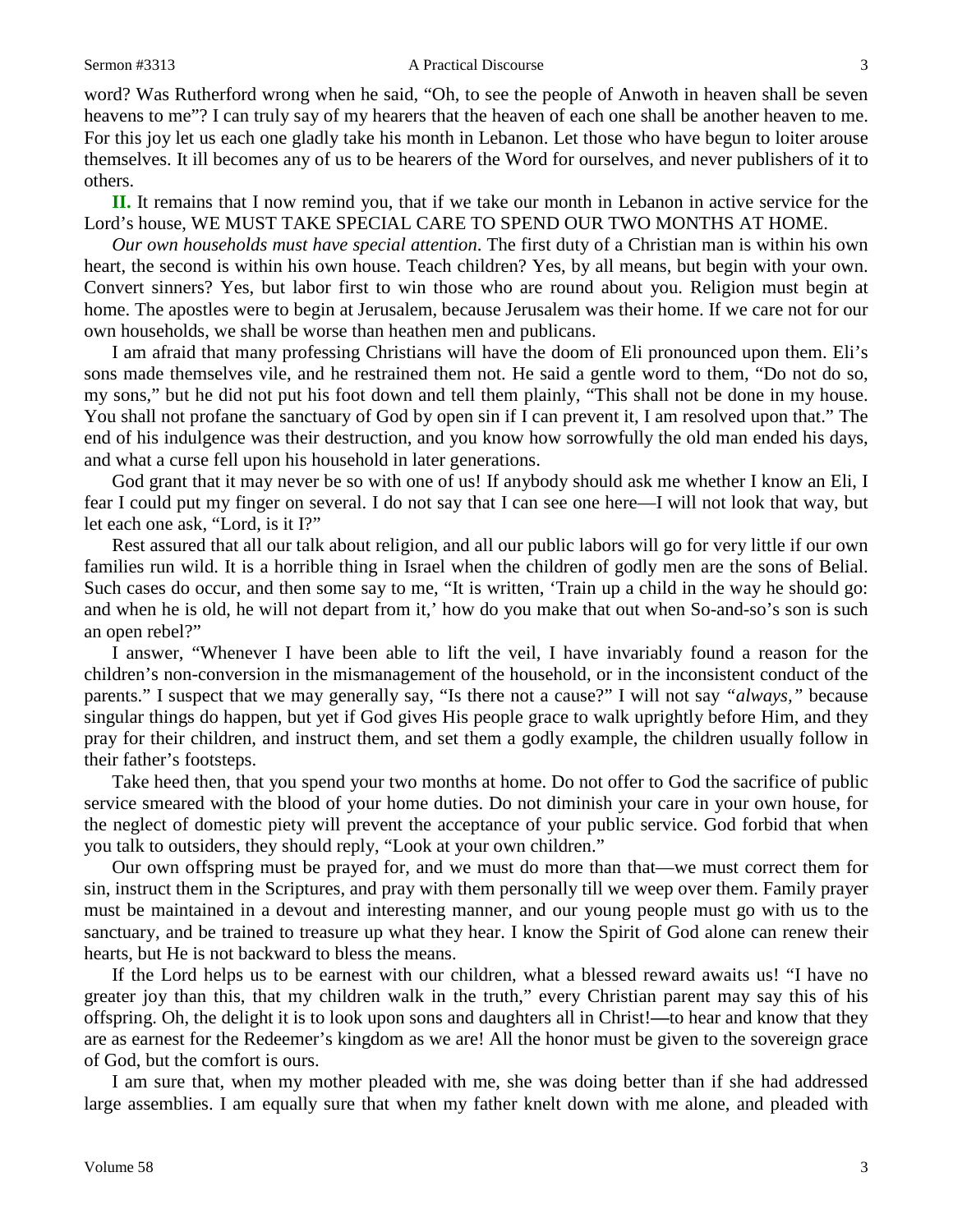God for me, and besought me to pray for myself, he was doing a better day's work then when he was preaching, though in that he has had great blessing.

Who knows what your son may be? Who knows what usefulness God may give to your daughter? Surely, if Dr. Busby used to take off his hat when he went into the schoolroom because he did not know who the boys might be, for they might turn out to be great statesmen or judges, you might take off your hat to your children, for you cannot tell what God may make of them. Pray for grace to look well to the ways of your household, that they may bring no discredit upon the cause of Christ. Use well those two months at home.

Lastly, I change the run of thought to reach another point. There is a home that is nearer home than our own homes, and that is the state of things within our own breasts. If we give a certain care to the service of God publicly, *there must be double attention to the work of grace within*. We must not neglect the cultivation of our own heart. We must watch our own growth in grace, our own communion with Christ, our own faith, our own hope, our own love, for if we do not, we shall be in great danger.

I fear that many Christians are busy here and there, and their own spiritual life is withering. They accomplish little because their spiritual money is put into a bag which is full of holes. They work hard, but take no fish because they never mend their nets. If we neglect our private prayers, we shall not "so run that we may obtain."

In some cases the neglect will prove to be fatal. I do not mean in the case of the genuine child of God, but I do mean in the case of many whom we take to be such. They keep the vineyards of others, but their own vineyard they have not kept. They urge repentance, but they have not themselves repented, they teach faith, but they have not themselves believed. They forget the work of the Holy Spirit within them in their zeal for their own fussy endeavors to outdo others.

If you neglect your own souls, and hope that you will get right by performing Christian duties, you are grievously mistaken. If you try to shine, and have no oil in your vessels with your lamps, your lamps will go out, and you will die in the dark. If you try to tell others what you do not know, and speak to them of a Savior in whom you have never trusted, your life will be a dreadful failure. You will preach and teach your own condemnation, what else can come of it? Do see to it that if you go up to Lebanon, the axe is first laid to the root of your own sins.

Supposing the professor to be a real and true Christian, yet, if he is always active and never contemplative, if he spends much time in working and none in prayer and Bible reading, it will be very weakening to himself and damaging to his work. A weak hand may wield a good tool, but it cannot do much with it. When you are sickly, ailing, out of sorts as to body, you cannot do your work well. It would be a foolish thing to put a poor consumptive man to labor like a strong laborer on the railway, he would weary himself and do little with great pain. Fussy work that is done for Christ, without communion with Christ, comes to nothing because it is not worked in the strength of God.

O my brethren, nothing can come out of us if it is not first worked in us by the Holy Ghost! It is essential that a Christian worker should himself be the workmanship of God. If we would heal, we must be healthy. If we get out of fellowship with Jesus, it will lead to innumerable evils, and the more we try to do, the more those evils will show themselves.

We shall grow proud of our doings, and we shall censure others till we grow unbearable. We shall become self-confident, and the more we attempt, the more self-confident we shall become. Or else we shall take to murmuring, and grow displeased because God does not prosper our work, and we will feel like Cain when the Lord had no respect to his offering. You must walk in the light as God is in the light if you are to enlighten a dark world and glorify your Lord.

Especially let me say to you, dear friends, there must be the two months at home as to *prayer*. Do not forsake the mercy seat. Be in the frequent practice of prayer, and**—**what is better—be in the spirit of prayer always. May the Holy Spirit lead you to baptize every duty into the pure stream of grace, and to do the same in every lesson in the school, every sermon you deliver, and every tract you give away!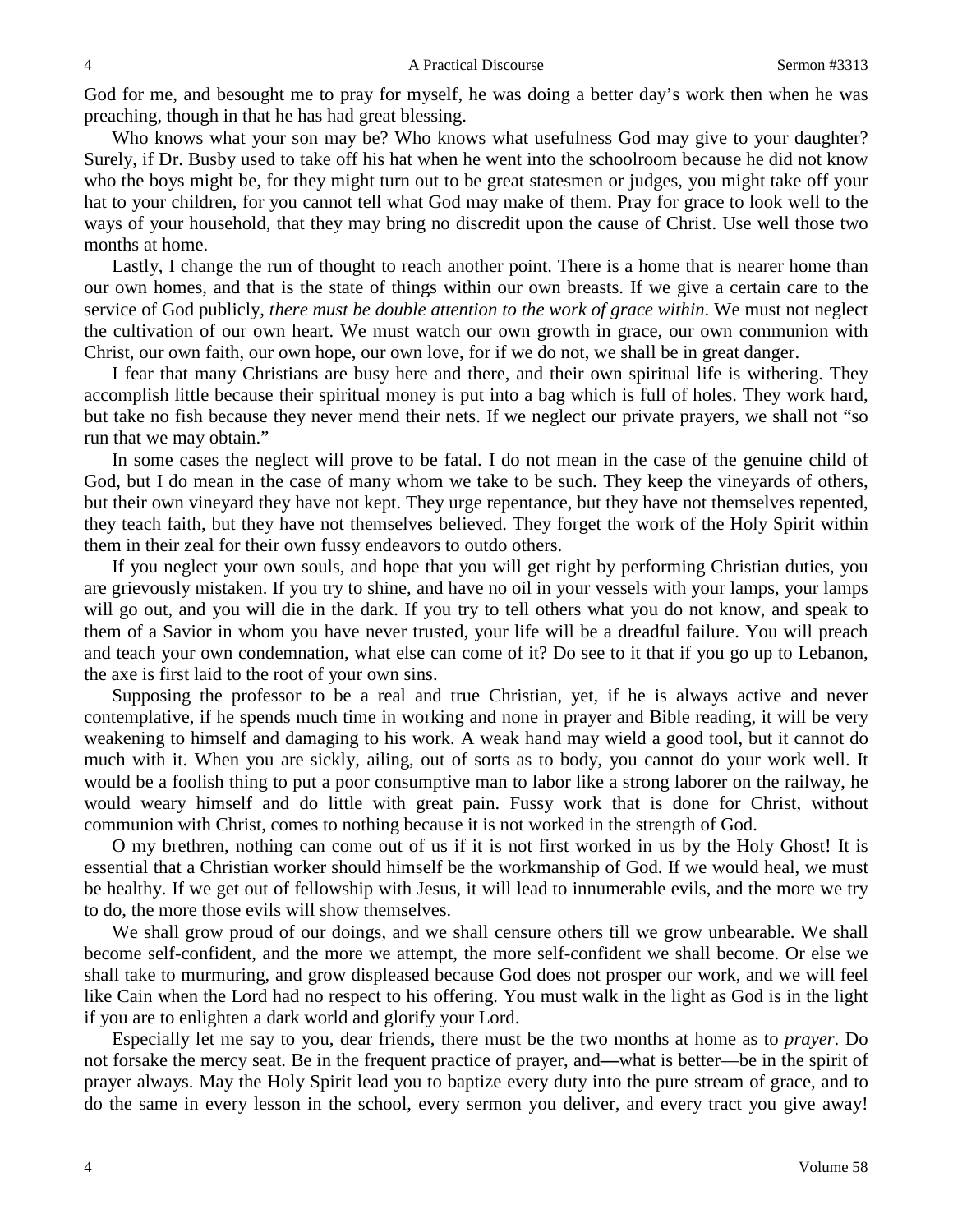Pray over the whole business. Prepare for the one month in Lebanon by the two months at home spent in pleading with God for a blessing.

Be much in *Bible reading*. We do not read the Bible half as much as we should. Look how the Puritans searched it from end to end. How familiar they were with every book! What blessed family prayer there must have been in the household of Philip Henry since it led Matthew Henry to write that famous Commentary! Oh, that we had more Bible searching and Bible preaching! Talking about the Bible is well enough, but searching the Scriptures is better. Feed on the Word yourselves, or else your teaching will be thin and watery.

So too, as to *self-examination*—a duty much neglected, let us not fail in it. How few there are who look over the actions of the day before they fall asleep at night, but how well it would be to revive the practice!

*Repentance* too, that sweet grace with the diamonds in her eyes—sweet tears of holy grief for all that has been amiss—is not this pushed aside? This must not be.

And *faith* also, the constant trusting the Savior, should we not exercise it more continuously? Oh, to have times of quiet for the exercise of faith and the growth of love!

As for *communion with God,* oh, that we lived in it always! But we do not get time enough. We do not take time enough to get near our God. We are like men who eat their meals in a hurry, for business calls them away. If a man has no regular meals, but gets a snack here and a snack there, he soon gets out of sorts. He needs time for regular food and its mastication and digestion. We want the same for our holy feasts upon the heavenly food, and to this end I would urge Solomon's rule—one month in Lebanon, but two months at home. A word to the wise is enough, and therefore I say no more.

# **EXPOSITION BY C. H. SPURGEON**

#### *1 KINGS 5, PSALMS 48 AND 95*

**1 Kings Chapter 5. Verses 1-5.** *And Hiram king of Tyre sent his servants unto Solomon; for he had heard that they had anointed him king in the room of his father: for Hiram was ever a lover of David. And Solomon sent to Hiram, saying, Thou knowest how that David my father could not build an house unto the name of the LORD his God for the wars which were about him on every side, until the LORD put them under the soles of his feet. But now the LORD my God hath given me rest on every side, so that there is neither adversary nor evil occurrent. And, behold, I purpose to build an house unto the name of the LORD my God, as the LORD spake unto David my father, saying, Thy son, whom I will set upon thy throne in thy room, he shall build an house unto my name.* 

When God intends a man to do any special work for Him, He will find him all the helpers he needs. Sometimes those helpers may seem to be very unlikely persons, but**—**

#### *"Remember that omnipotence Has servants everywhere."*

See, dear friends, when the Lord had given rest to Solomon, he proceeded with the building of the temple which David had planned. Whenever God blesses you, show your gratitude to Him by undertaking some special service for Him. Now that you are out of your recent trouble, bring your sacrifice of thanksgiving, and do all that you can for your Lord, your time of rest may not last as long as you could wish, therefore use it while you have it to God's glory.

**6.** *Now therefore command thou that they hew me cedar trees out of Lebanon; and my servants shall be with thy servants: and unto thee will I give hire for thy servants according to all that thou shalt appoint: for thou knowest that there is not among us any that can skill to hew timber like the Sidonians.*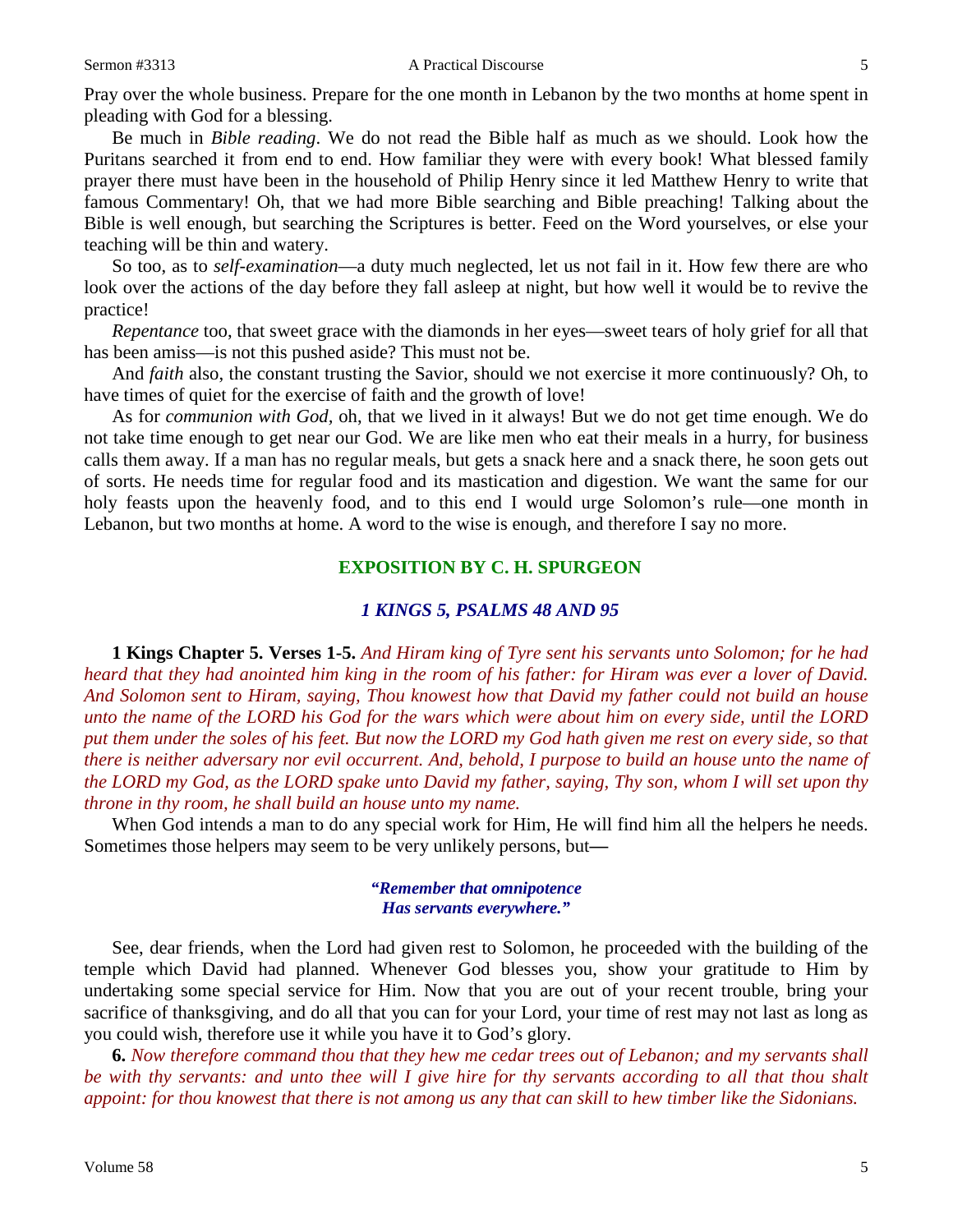It is not every man who has every gift. Hiram and his Sidonians could hew timber more skillfully than Solomon and his Israelites. God can always find the right sort of men to do His work. Do not be dispirited because you cannot do everything, why should you? Should not somebody else have a share, and be also permitted to have the honor of serving his God? It is well that you cannot do all that has to be done, and that somebody else can do something better than you can.

**7-8.** *And it came to pass, when Hiram heard the words of Solomon, that he rejoiced greatly, and said, Blessed be the LORD this day, which has given unto David a wise son over this great people. And Hiram sent to Solomon, saying, I have considered the things which thou sentest to me for:*—

It is always a good thing, before you agree to do anything, to consider it, to look at it from all points of view. I wish that in giving money to the service of God, there was more consideration as to the objective for which it is given. Some give simply because others do, some because they are asked, but he gives best who considers the matter, and looks all round, and then says, "Yes, this is a just claim upon me as a servant of God, and therefore I will respond to it." So, "Hiram sent to Solomon, saying, I have considered the things which thou sentest to me for:"—

**8-11.** *And I will do all thy desire concerning timber of cedar, and concerning timber of fir. My servants shall bring them down from Lebanon unto the sea: and I will convey them by sea in floats unto the place that thou shalt appoint me, and will cause them to be discharged there, and thou shalt receive them: and thou shalt accomplish my desire, in giving food for my household. So Hiram gave Solomon cedar trees and fir trees according to all his desire. And Solomon gave Hiram twenty thousand measures of wheat for food to his household, and twenty measures of pure oil: thus gave Solomon to Hiram year by year.*

Is it not a very pleasing thought that both Jews and Gentiles built the temple? Solomon put the big stones together, and cut the cedar and fir trees into the proper shape, yet they were Hiram's fir trees and Hiram's cedar trees, and he floated them by sea to the place where they were landed, and whence they were dragged to Jerusalem, and God will let His people of every race and nation have a share in the building of His great spiritual house.

**12-14.** *And the LORD gave Solomon wisdom, as he promised him: and there was peace between Hiram and Solomon; and they two made a league together. And king Solomon raised a levy out of all Israel; and the levy was thirty thousand men. And he sent them to Lebanon, ten thousand a month by courses: a month they were in Lebanon, and two months at home: and Adoniram was over the levy.*

That was a capital rule, "a month they were in Lebanon, and two months at home." You who work for God must have your month at work, but you also need two months at home to attend to your own business. There are some people who keep always at Lebanon, always at work, but there is spiritual work to be done at home as well, getting your heart ready for service, sharpening your tools, looking after your own flocks and herds, and so on

There was hard work to be done, and if it was to be done well, the workers needed to have their sinews and muscles in good order, so "a month they were in Lebanon, and two months at home." One prayer in the class and two prayers at home, one hour of teaching the lesson, twice as much time taken in getting it up and preparing it.

**15.** *And Solomon had threescore and ten thousand that bare burdens, and fourscore thousand hewers in the mountains;*

What were their names? I cannot tell you, but probably there was a book in which they were all recorded, and Christ has many humble workers, hewers of wood and bearers of burdens, whose names are not known among men. Well, what is in a name? Let us be content to serve under our greater Solomon, and let the whole glory of building His spiritual temple go to Him. Never mind who bears the burdens or who hews the stones, the temple is for God, so let God be glorified, and not man.

**16.** *Beside the chief of Solomon's officers which were over the work, three thousand and three hundred, which ruled over the people that wrought in the work.*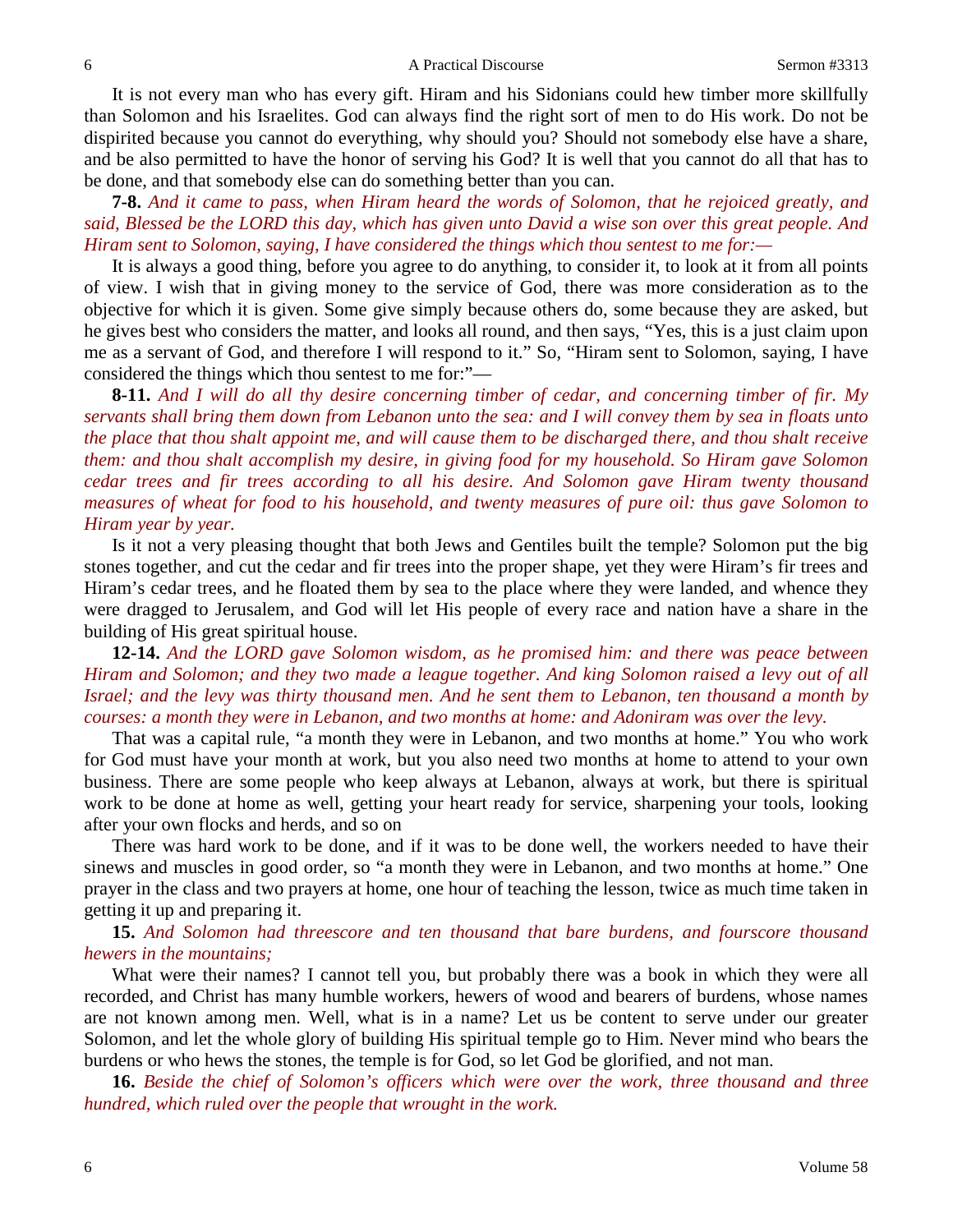There must be various degrees among the workers in the service of God. He is a Sovereign, and He divides unto every man according as He wills. How this ought to hush all envy and rebellion against the officers in the work of God whom He has called to be overseers of others!

**17.** *And the king commanded,—*

That is at the bottom of all service for our King, let us but get a command from the King, and we obey at once.

**17-18.** *And they brought great stones, costly stones, and hewed stones, to lay the foundation of the house. And Solomon's builders and Hiram's builders did hew them, and the stonesquarers:*

I am glad they are mentioned here, for there are still some brothers and sisters who are not hewers, but they are stonesquarers. Perhaps they do not see many conversions through their efforts, but they do a great deal of the work of instructing the converts. They polish what other people have excavated, they are stonesquarers, and just as the temple at Jerusalem needed the work of the stonesquarers, so does God's great spiritual temple need those who square as well as those who hew the stones that are to be built into it.

**18.** *So they prepared timber and stones to build the house.*

Nothing is too good or too costly to be given to God, and let us reckon no labor too hard or too heavy that will bring glory to His holy name.

#### **Psalm 48**

### *A Song and Psalm for the sons of Korah.*

It is not every psalm that is a song, for some psalms are full of sorrow, and it is not every song that is a psalm, for alas! there are many songs that are mere foolish rhymes or something worse, but here is a happy combination, "A Song and Psalm for the sons of Korah."

**Verse 1.** *Great is the LORD, and greatly to be praised—*

Surely a great God should have great praise, "greatly to be praised"—

**1.** *In the city of our God, in the mountain of his holiness.*

If there is any place where He ought to be praised, surely it is there. Even if all the rest of the world is silent, let God be praised "in the mountain of his holiness." Holy people must praise the holy God. It is natural that they should do so. It needs holy people to see God, and when they do see Him, their eyes will glisten with delight, and their voices will ring with His praise.

**2.** *Beautiful for situation, the joy of the whole earth, is mount Zion, on the sides of the north, the city of the great King.*

Thus the Jew praises Jerusalem, and thus the Christian praises the church. The church of Christ is, to His eyes, the most precious thing in the whole world, and there is nothing upon the face of the earth that is so lovely in the sight of God as His own chosen church.

**3.** *God is known in her palaces for a refuge.*

Are not all her people kings? Therefore they live in palaces, and they none of them trust in themselves, God is known to them as a refuge.

**4-5.** *For, lo, the kings were assembled, they passed by together. They saw it, and so they marvelled;*

They came up with their confederate bands of kings to attack Jerusalem, and they looked at it, and wondered at its strength and beauty.

**5.** *They were troubled, and hasted away.*

If they came quickly, they went away still more quickly, hurrying off like a band of frightened children.

**6-7.** *Fear took hold upon them there, and pain, as of a woman in travail. Thou breakest the ships of Tarshish with an east wind.*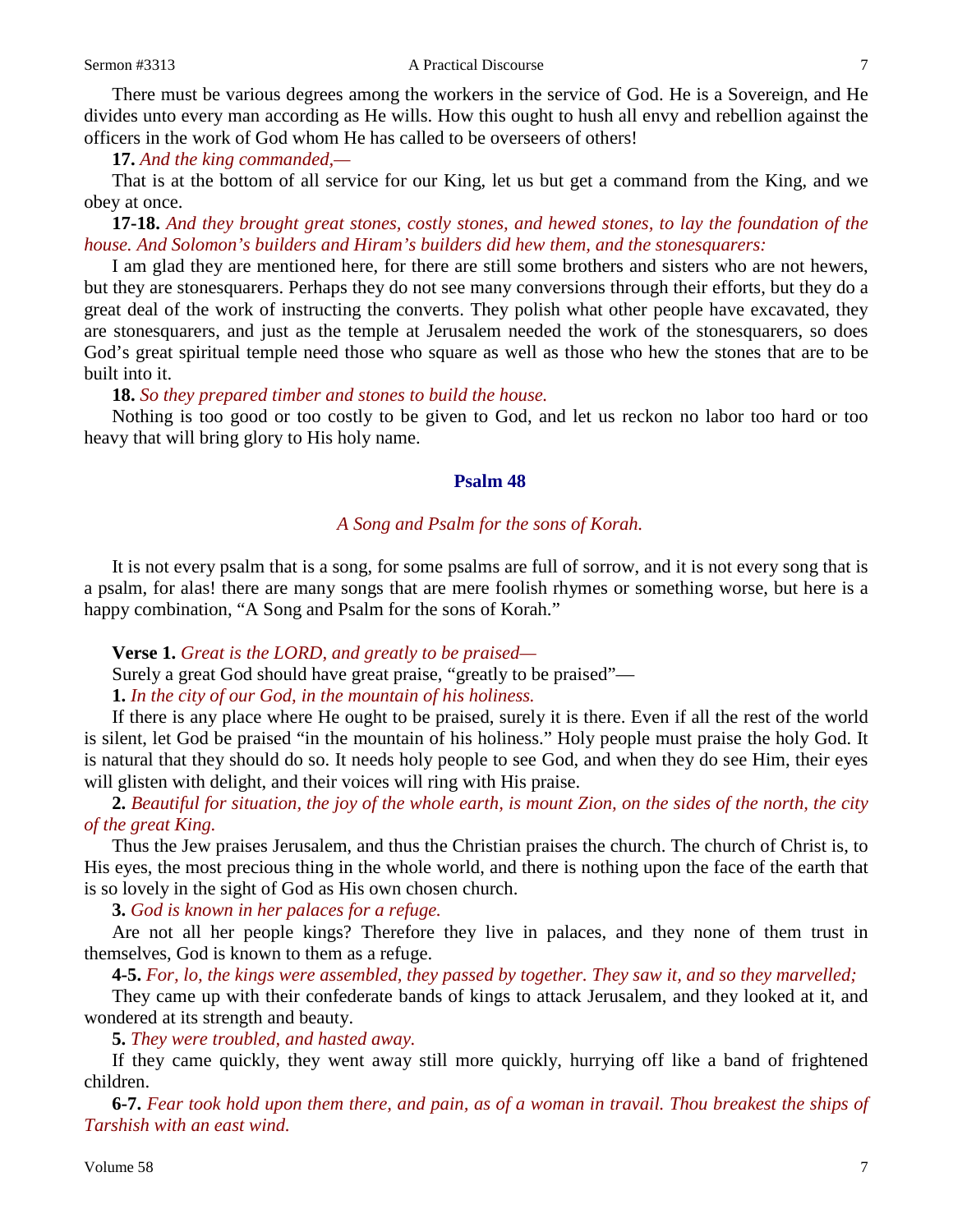God broke up the confederacies of kings that were leagued against His people. Even the great galleons of Tarshish were dashed to pieces when the Lord blew with His wind, and scattered them as, many centuries later, He did with the "Invincible" Armada on our own coasts.

**8.** *As we have heard, so have we seen in the city of the LORD of hosts, in the city of our God: God will establish it for ever. Selah* [See sermon #2014, As We have Heard, so have We Seen]*.*

Well might there be a pause here for solemn consideration, for putting the harp strings right, and lifting up the heart to the Lord in praise.

**9.** *We have thought of thy lovingkindness, O God, in the midst of thy temple* [See sermon #2783, A Worthy Theme for Thought]*.*

Here is a blessed subject, "thy lovingkindness, O God,"—a blessed people, we who have enjoyed it**—**a blessed occupation, "we have thought of thy lovingkindness"—and a blessed place in which to do it, "in the midst of thy temple." When we are in the midst of the Lord's people, in the midst of His church, then is the time for sweet and blessed thoughts concerning our gracious God.

**10.** *According to thy name, O God, so is thy praise unto the ends of the earth:*

As is God's name, so is His fame, unto the very ends of the earth shall men hear the praises of the Lord, especially when He delivers His people.

**10.** *Thy right hand is full of righteousness.*

God's right hand is never empty, "thy right hand is full," and when He comes to sinners, He deals with them in righteousness, and when He comes to His saints in mercy, it is still in righteousness. "Mercy and truth are met together; righteousness and peace have kissed each other." "If we confess our sins, he is faithful and just to forgive us our sins"

**11.** *Let mount Zion rejoice, let the daughters of Judah be glad, because of thy judgments.*

That is, the smaller cities of Judah, let them sing, as well as Jerusalem, the high praises of their delivering God. Perhaps it refers to the women who, in times of war, have to suffer most and worst of all, let them be loudest in their joyous music, as Miriam took her timbrel, and led the song of the women on the shore of the Red Sea, so let the daughters of Judah be glad because of the Lord's righteous judgments upon the enemies of His people.

**12-13.** *Walk about Zion, and go round about her: count the towers thereof. Mark ye well her bulwarks, consider her palaces; that ye may tell it to the generation following.*

Sunday school teachers, note the security of the church of God, mark the eternal truth on which she is founded, the everlasting promises by which she is guarded, the forts and bastions of omnipotence that preserve her from the assaults of her enemies! and then tell all this "to the generation following."

**14.** *For this God is our God for ever and ever: he will be our guide even unto death.*

But the Hebrew is better still, "He will be our guide even over death." We shall trample down death, or as one puts it, we shall stand by the grave of death. What a glorious place for us to stand in when death itself is dead through the ever-living Christ, and the resurrection power that comes through His death! "He will be our guide even over death."

# **Psalm Chapter 95. Verse 1.** *O come, let us sing unto the LORD: let us make a joyful noise to the rock of our salvation.*

The worship of God should always be joyful, hence there is to be much singing in it. God is not like Baal, who can be worshipped with crying and lamentation, and the cutting of the flesh with knives. We who believe in Him regard Him not as the destroyer or the avenger, but as "the rock of our salvation." You who have hidden in that Rock can truly praise Him.

**2.** *Let us come before his presence with thanksgiving,—*

Let us not be afraid to stand in the immediate presence of God, on the other hand, let us not worship Him with lightness and frivolity, but let us come before His presence with due reverence and solemnity, and when we come, let it be "with thanksgiving." I need not remind you what innumerable reasons we have for thanksgiving. Let us render to God thanks according to what we have received from Him.